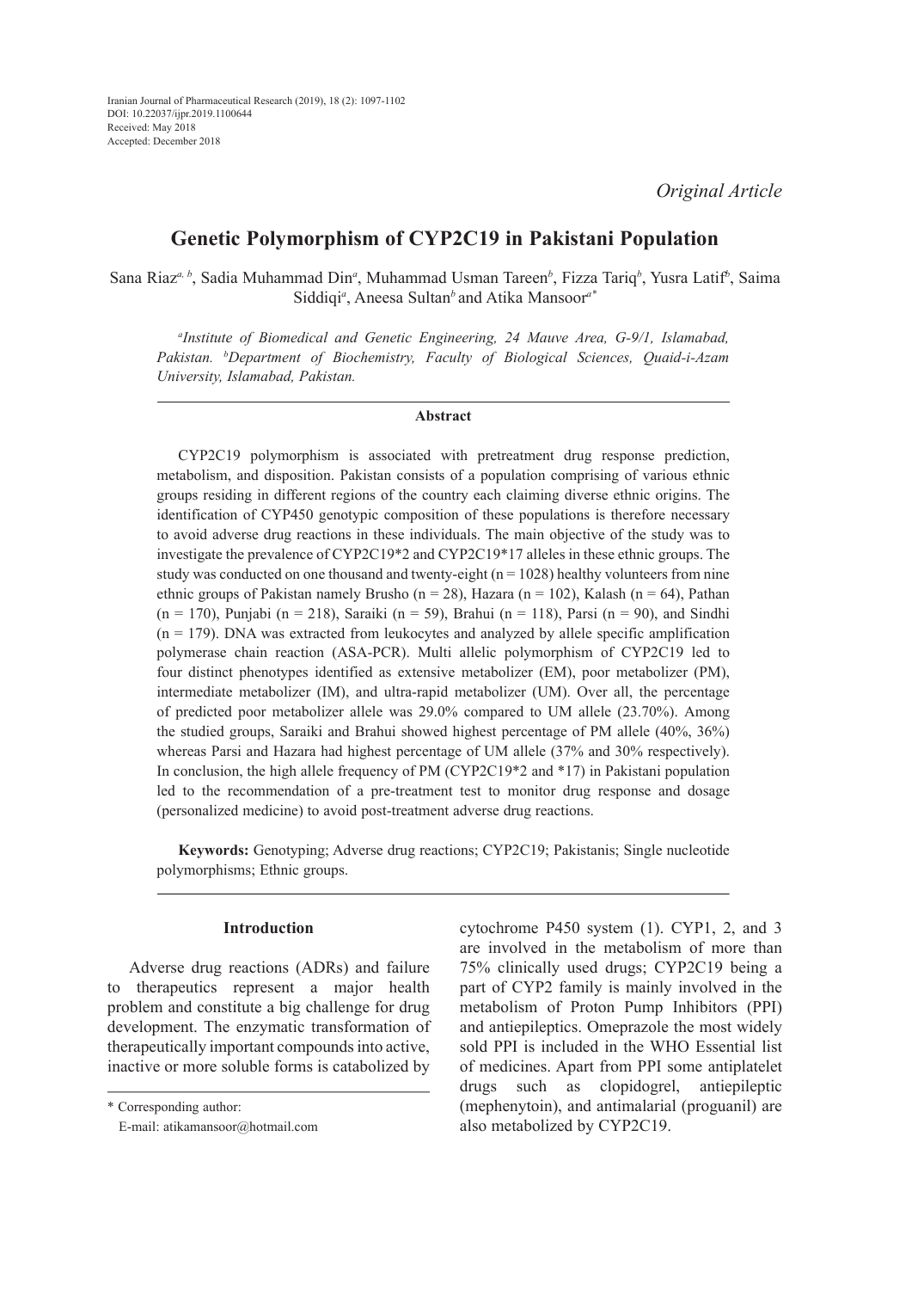CYP2C19 has more than twenty variant alleles but most important \*2, \*3, \*4, \*5, \*6, \*7, and \*8 are associated with reduced enzyme function (2). CYP2C19\*1 represents the wild type allele and its homozygotes are known as extensive metabolizers. CYP2C19\*2 is the most important variant formed due to the splice site defect in exon 5 (single base change G > A) of the gene and is marked for loss of function allele. It accounts for more than 90% of CYP2C19 poor metabolizers and individual with its homozygous defective alleles are termed as PM (3). Apart from loss of function alleles, a promoter variant CYP2C19\*17 of CYP2C19 leads to increased activity of the gene and is classified as ultra-rapid metabolizer. Individuals with CYP2C19\*17 both heterozygous and homozygous form are rapid metabolizers (4).

About 10-20% of patients treated with PPIs are nonresponders to the treatment. Frequency of CYP2C19 poor and rapid metabolizers varies worldwide; Asians (12-23%) and East Asian (14- 39%) are reported to have highest occurrence of poor metabolizers (5, 6). Also, Africans (24%) and Europeans (22%) have higher frequency of rapid metabolizers (http://asia.ensembl. org). Diverse pharmacogenetic properties of individuals play an important role in failure to the treatment; therefore, it is imperative to know the individual's genotype before starting any treatment.

Pakistan consists of a population comprising of various ethnic groups residing in different regions of the country each claiming diverse ethnic origin. Therefore, it is very important to know the CYP450 genotypic composition of these populations in order to avoid adverse drug reactions in these individuals. The present study was planned to explore various Pakistani ethnic groups for prevalence of two most common allelic variants CYP2C19\*2 and CYP2C19\*17 involved in the poor or rapid metabolism of some of the important drugs.

## **Experimental**

## *Study population*

The study population included one thousand and twenty-eight ( $n = 1028$ ) unrelated healthy Pakistani subjects. These samples were collected from nine ethnic groups including Brusho  $(n =$ 28), Hazara (n = 102), Kalash (n = 64), Pathan (n = 170), Punjabi (n = 218), Saraiki (n = 59), Brahui (n = 118), Parsi (n = 90), and Sindhi (n = 179). A written informed consent was obtained from all subjects before participation in the study. Blood samples (5 mL in tubes containing EDTA) were collected from the subjects and DNA was extracted from peripheral blood leukocytes by phenol chloroform method (7). The study was approved by the Ethical Committee of Institute of Biomedical and Genetic Engineering (IBGE), Islamabad and the Institutional Review Board (IRB) of Quaid-i-Azam University, Islamabad.

#### *Genotyping*

CYP2C19 alleles CYP2C19\*2 (c.G681A; rs4244285) and CYP2C19\*17 (c.C806T; rs12248560) were genotyped by ASA-PCR and the primer sequences are given in supplementary data (Table S1A and S1B). The amplified products were detected on 2% agarose gels for genotyping. Each PCR was carried out in 20 µL volume using  $1.5 \text{ mM MgCl}_2$ ,  $50 \text{ mM KCl}$ ,  $200 \text{ m}$  $\mu$ M dNTPs, 10 mM Tris-HCl, 0.5  $\mu$ M of each forward and reverse primer, 1 units of Taq DNA polymerase (Fermentas), and 100 ng of DNA sample. PCR amplification of CYP2C19\*2 region was carried out by initial denaturation at 95 °C for 5 min, followed by 30 cycles of denaturation at 94 °C for 1 min, annealing at 62 °C for the amplification of "A" allele-specific DNA fragment and 60 °C for "G" allele-specific DNA fragment for 40 sec, extension at 72 °C for 1 min followed by final extension at 72 °C for 5 min. Thermal profile for the amplification of CYP2C19\*17 was similar to CYP2C19\*2 amplification except annealing at 58 °C for both alleles. The phenotypes were inferred from the genotypes.

#### **Results**

Our findings (Table 1) demonstrated the genotyping results for nine ethnic groups of Pakistan. The individuals were classified as extensive metabolizers (EM), intermediate metabolizers (IM), ultrarapid metabolizers (UM), and poor metabolizers (PM) depending on their genotype: EM had both functional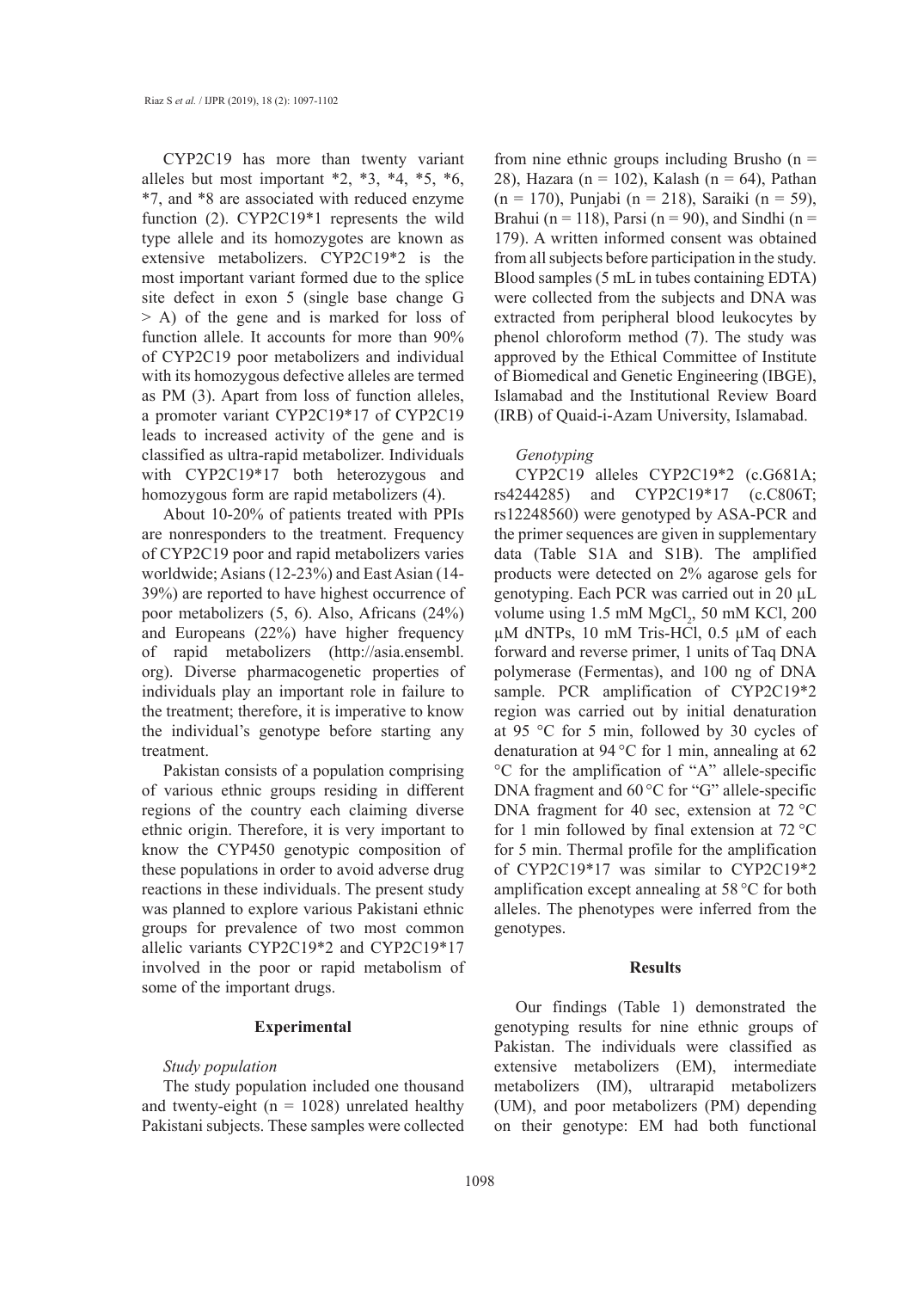| Groups $(n = 1028)$<br>Table 1. Predicted phenotypes for various Pakistani Ethnic ( | <b>South Populations</b> | Total<br>$(n = 179)$<br>Sindhi<br>$(n = 90)$<br>Parsi | 306 (29.80%)<br>63 (35.20%)<br>27 (30%) | 166 (16.10%)<br>19 (10.60%)<br>26 (29%) | 274 (26.70%)<br>42 (23.50%)<br>24 (26%) | 194 (18.90%)<br>39 (21.80%)<br>5(6%) | 64 (6.20%)<br>16 (8.90%)<br>$(0\%)$ | 24 (2.30%)<br>(0.60)<br>$8(9\%)$ |        | 972 (47.30%)<br>184 (50%)<br>85 (47%) | 596 (29.00%)<br>113 (30%)<br>29 (16%) | 488 (23.70%)<br>61 (20%) |
|-------------------------------------------------------------------------------------|--------------------------|-------------------------------------------------------|-----------------------------------------|-----------------------------------------|-----------------------------------------|--------------------------------------|-------------------------------------|----------------------------------|--------|---------------------------------------|---------------------------------------|--------------------------|
|                                                                                     | North Populations        | $(n = 118)$<br>Buruhi                                 | 24 (20%)                                | 14 (12%)                                | 49 (41%)                                | 22 (19%)                             | 7(6%)                               | 2(2%)                            |        | 84 (35.6%)                            | 85 (36%)                              | 66 (37%)<br>67 (28.4%)   |
|                                                                                     |                          | $(n = 59)$<br>Saraiki                                 | 19 (30%)                                | 5 (10%)                                 | 6 (10%)                                 | 19 (30%)                             | 10(20%)                             | (0.60)                           |        | 62 (50%)                              | 45 (40%)                              | 11 (10%)                 |
|                                                                                     |                          | $(n = 218)$<br>Punjabi                                | 60 (28.0%)                              | 34 (16%)                                | 53 (24%)                                | 49 (22%)                             | 16(7%)                              | 6(3%)                            |        | 203 (50%)                             | 134 (30%)                             | 99 (20%)                 |
|                                                                                     |                          | $(n = 170)$<br>Pathan                                 | 54 (32%)                                | 22 (13%)                                | 48 (28%)                                | 31 (18.0%)                           | 12(7%)                              | $3(2\%)$                         |        | 161 (50%)                             | 103 (30%)                             | 76 (20%)                 |
|                                                                                     |                          | $(n = 64)$<br>Kalash                                  | 18 (28%)                                | $5(8\%)$                                | 29 (45%)                                | 7 (11%)                              | $3(5\%)$                            | 2(3%)                            |        | 48(37.5%)                             | 42(32.8%)                             | 38(29.7%)                |
|                                                                                     |                          | $= 102$<br>Hazara<br>$\overline{a}$                   | (27%)<br>28 <sub>1</sub>                | 30 (29%)                                | 22 (22%)                                | (19%)<br>$\overline{19}$             | $(0\%)$<br>$\circ$                  | $(3\%)$                          |        | $(50\%)$<br>105                       | (20%)<br>$\frac{1}{4}$                | (30%)<br>58              |
|                                                                                     |                          | Burushu<br>$(n = 28)$                                 | 13 (46%)                                | (1 (39%)                                | 1(4%)                                   | 3 (11.0%)                            | $0 (0\%)$                           | $(0^{9/6})$                      |        | 40 (70%)                              | 4 (10%)                               | 12 (20%)                 |
|                                                                                     |                          | Phenotype<br>Predicted                                | EN                                      | ŠЯ                                      | $\mathbb N$                             | Σ                                    | ΣN                                  | S                                |        | EM                                    | ЫĀ                                    | ŠЯ                       |
|                                                                                     |                          | <b>GENOTYPE</b>                                       | $*1*1$                                  | $*1,*17$                                | $*2,*17$                                | $*1/*2$                              | $*2,*2$                             | $*17/*17$                        | ALLELE | 7*                                    | $\widetilde{\zeta}^*$                 | $*17$                    |

alleles  $(*1/*1)$ , IM had one functional and one loss of functional allele or one nonfunctional allele and one increased activity allele (\*1/\*2,  $*2/*17$ ), UM carried both increased activity allele or one normal and one increased activity allele  $(*17/*17, *1/*17)$  and PM were those with both nonfunctional alleles  $(*2/*2)$  (8).

Among all the groups studied, CYP2C19\*1 allele was predominant with allele frequency varying from 36% to 70% (Table 1 and Figure 1). However, the genotype frequency for extensive metabolizers (\*1/\*1) varied from 20% to 46% with an average of 30% for all ethnic groups. The overall frequency of PM allele for all groups was 29% with Burusho showing the lowest (10%) and the Saraikis showing the highest frequency (40%). The PM genotype (\*2/\*2) was highest in Saraikis (20%) whereas, in other ethnic groups it varied from 0 to 9%. Burusho and Parsi did not show any PM genotype. UM allele frequency averaged to 24% with highest in Parsi and lowest in Saraiki ethnic groups. At genotype level, the overall frequency of UM was 18% and it ranged from 10% to 39%. The frequency of IM was quite high about 46% for all populations with Brahui having the highest frequency (60%). At population level, IM genotype frequency was higher for most of the populations except Burusho and Parsi; Burusho had higher EM genotype and Parsi had UM as highest genotype (Figure 2). Our observation for the allele frequencies of \*2 and \*17 in Pakistani population was similar to that reported previously. Over all the percentage of predicted PM allele was present in 29.0% individuals compared to UM allele which was 23.70%.

## **Discussion**

Advancement in the field of Pharmacology has tremendous potential for management of various ailments. At the same time adverse drug reaction or drug-drug interaction can lead to various complications. CYP450 system plays an important role in the metabolism of pharmacologically active compounds; CYP2C19 accounts for bio-transformations of most of the PPI and antiepileptics.

Globally the pattern of transformations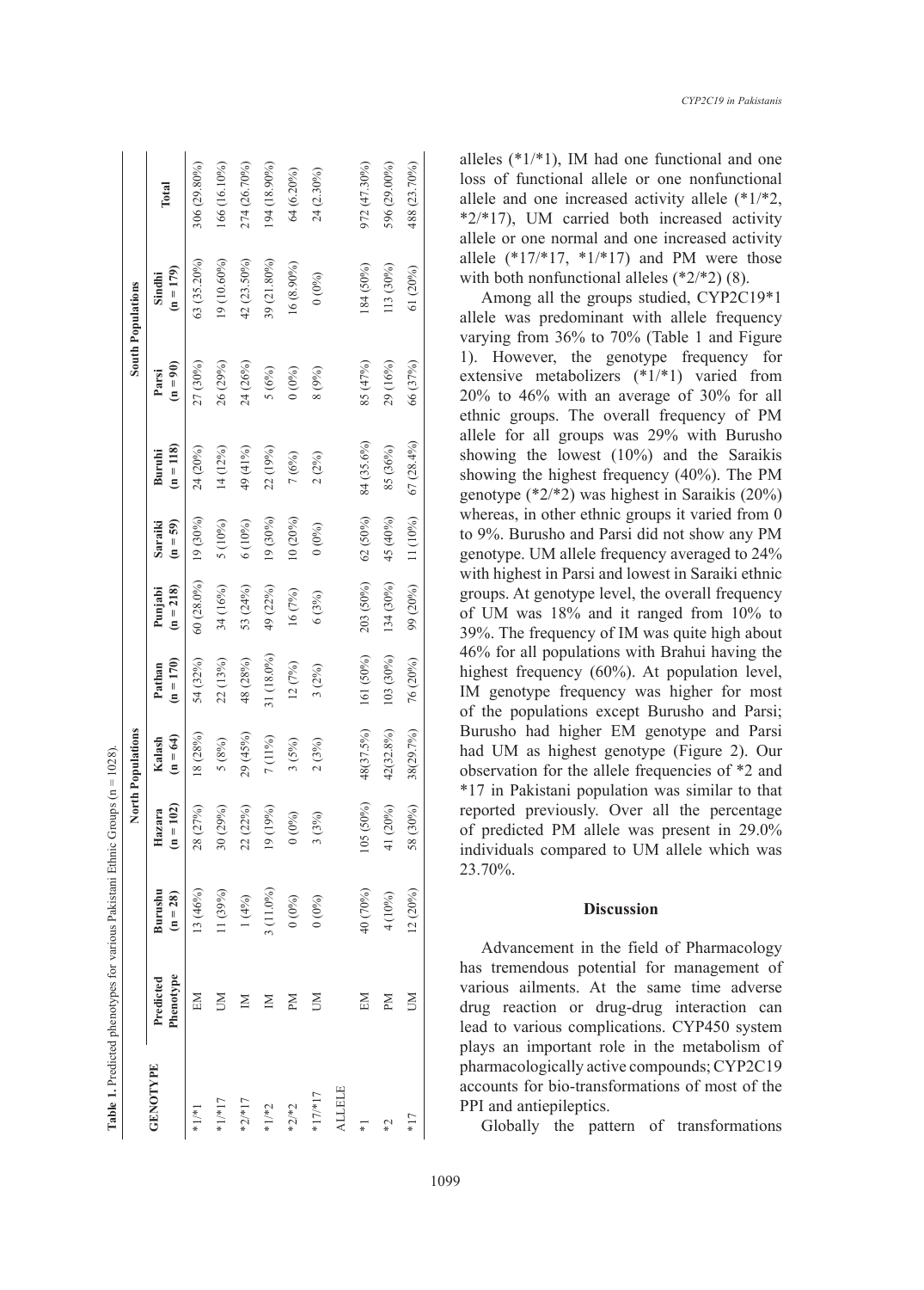

**Figure 1.** Prevalence of CYP2C19 alleles among nine Pakistani ethnic groups.



 **Figure 2.** Predicted CYP2C19 phenotypes from genotypes in nine Pakistani ethnic groups.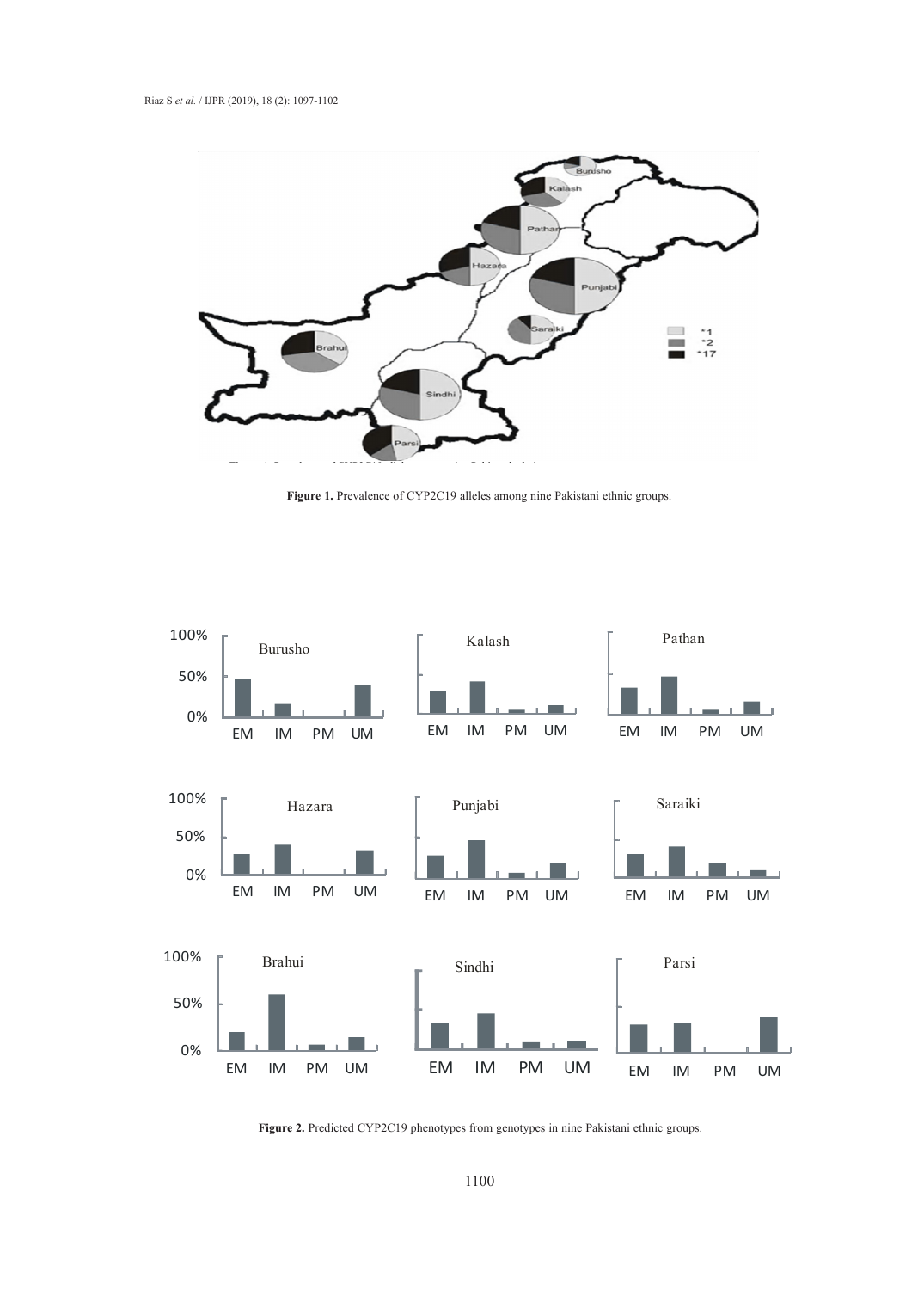through CYP2C19 varies; Pakistan is situated on the southern coastal route from Africa to Australia (9). It has at least 18 different ethnic groups who speak >60 languages, mostly Indo-European languages but there are also some language isolates including Burushaski, Brahui, and Balti (9). Among the nine populations studied Burusho, Kalash, Hazara, and Pathan are found in Khyber Pukhtoonkhwa (KPK) province in the northern region of the country. Punjabi and Saraiki are in Punjab, Brahui in Baluchistan, and Parsi and Sindhi in Sindh province, in the south of Pakistan. Kalash, Burusho, and Pathan claim Greek origin whereas Hazara look like Mongols. Punjabi and Sindhi populations have admixture of other ethnic groups however Parsi have Iranian origin. The Brahuis have more complex origin, that is Indo-Iranian from Central Asia to East (9-11). The Saraikis depict historic pre-Aryan people of a Semite origin (12). Most of the studies have supported the genetic diversity among Pakistani populations and genetic clusters lie close to European populations (13, 14).

CYP2C19 polymorphism study was planned because of its importance in many cardiovascular, antiepileptic drugs and due to high prevalence of poor metabolizers in European and Asian populations. This type of study is important to avoid adverse drug reactions (ADRs) and extra financial burden on patients. CYP2C19 enzyme is responsible for inter-individuals and inter-ethnic differences within ethnic groups and between other ethnic groups in the world. The CYP2C19\*2 allelic frequency in Pakistan is similar to other Asian countries namely Orientals, Thai, Korean, Japanese, and North Indians (15- 19). Overall Asians represent high frequency of \*2 allele compared to other countries (20). Allelic frequency of CYP2C19\*17 in Pakistan is 23.7% which is similar to most of the Europeans including Danish, Norway, and Germany (21, 22). Among Asians the frequency is mostly lower except Saudi Arabia where it is 25.7% (23). From the world-wide distribution of CYP2C19\*2 allele frequency it is obvious that it has relatively higher frequency compared to other variants showing this detrimental mutation is relatively older and occurred before the Black, Oriental and Caucasian racial groups split" (24, 25). Population frequency shown in this study will be helpful to recommend CYP2C19 (\*2 and \*17) typing as a pre-treatment test to monitor drug dosage (personalized medicine) to avoid ADRs as a personalized medicine approach. The study results might allow us in future to detect genetic variations in drug-metabolizing enzymes which are useful for clinicians to suggest right dosage and efficacy of drugs metabolized by this polymorphic enzyme to avoid adverse drugs reactions.

#### **Conclusion**

CYP450 genotyping helps to identify those individuals who are at the risk of ADRs with routine doses of some commonly used drugs. Thus, clinicians can prescribe the right drug and acceptable dosage for the patients which in turn can prevent discomfort of taking unnecessary medicines and extra financial burden on the patients.

#### **Acknowledgement**

We are thankful to Mr. Amjad Farooq for technical assistance. We are also indebted to the subjects who participated in the study.

## **References**

- (1) Guengerich FP. Cytochrome P450 and Chemical Toxicology. *Chem. Res. Toxicol.* (2008) 21: 70–83.
- (2) Holmes MV, Perel P, Shah T, Hingorani AD and Casas JP. CYP2C19 genotype, clopidogrel metabolism, platelet function, and cardiovascular events: a systematic review and meta-analysis. *JAMA* (2011) 306: 2704-14.
- (3) Helsby NA and Burns KE. Molecular mechanisms of genetic variation and transcriptional regulation of CYP2C19. *Front. Genet*. (2012) 3: 206.
- (4) Scott SA, Sangkuhl K, Gardner EE, Stein CM, Hulot JS, Johnson JA, Roden DM, Klein TE and Shuldiner AR. Clinical pharmacogenetics implementation consortium guidelines for cytochrome P450-2C19 (CYP2C19) genotype and clopidogrel therapy. *Clin. Pharmacol. Ther.* (2011) 90: 328–32.
- (5) Mathijssen RHJ and Van Schaik RHN. Genotyping and phenotyping cytochrome P450: Perspectives for cancer treatment. *Eur. J. Cancer* (2006) 42: 141-8.
- (6) Jose R, Chandrasekaran A, Sam SS, Gerard N, Chanolean S, Abraham BK, Satyanarayanamoorthy K, Peter A and Rajagopal K. CYP2C9 and CYP2C19 genetic polymorphisms: frequencies in the south